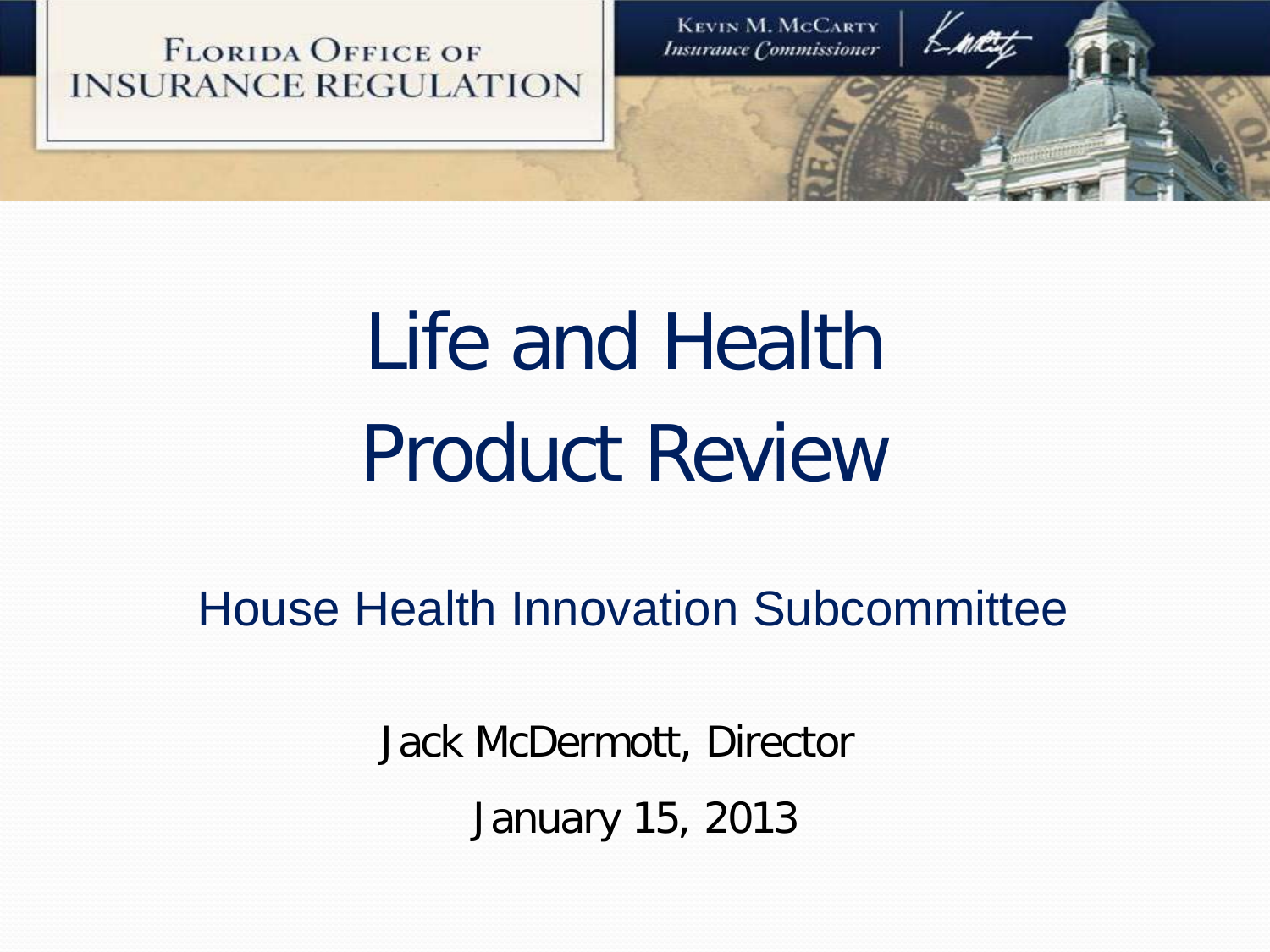**Main Duties of the Unit**

•Review form filings •Review rate filings

•Conduct bill analyses •Conduct and oversee rule development •Monitor activities of the National Association of Insurance Commissioners (NAIC)

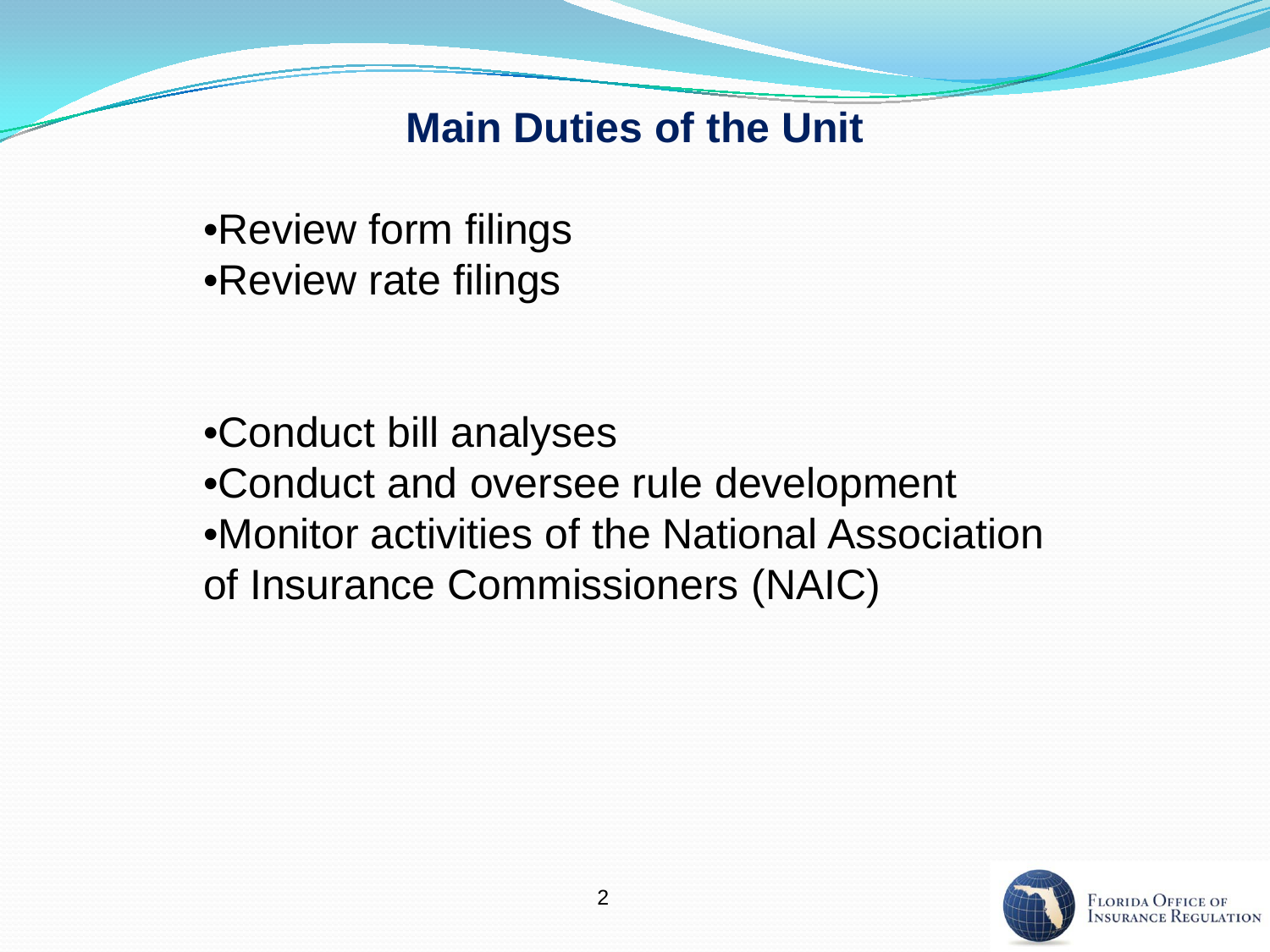## **Overview of Forms Review**

•Determine compliance with statutes and rules governing insurance policy contract forms, applications, or other forms associated with life and health insurance products.

•This includes submitting a cover letter, forms, relevant checklists and required certifications signed by company officers.



FLORIDA OFFICE OI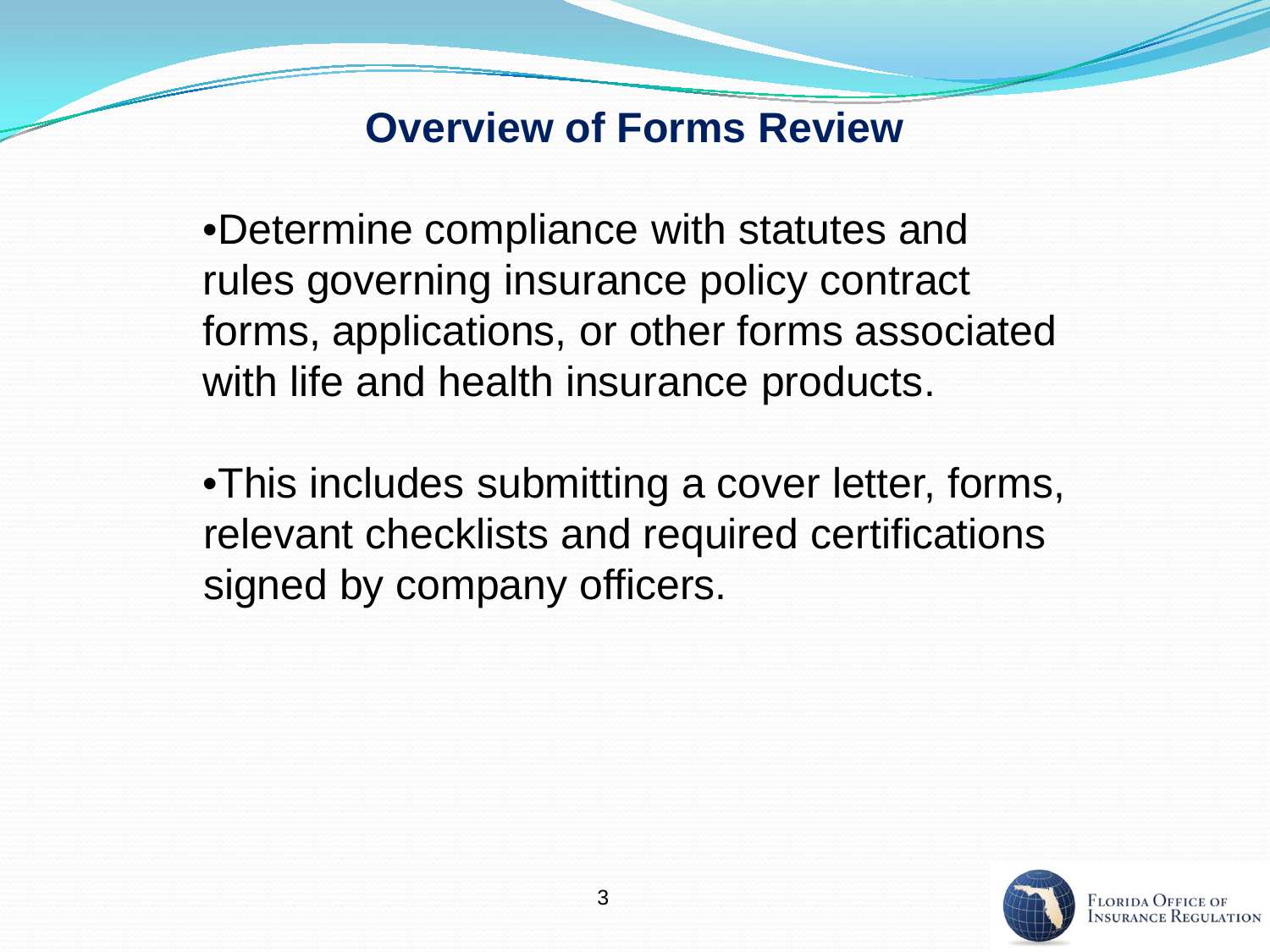### **Overview of Rates Review**

•Perform actuarial reviews of rate filings to ensure compliance and make actuarial recommendations regarding approval or disapproval of each rate filing submitted.

•Determine:

 $\triangleright$  whether the benefits are reasonable in relation to the premium and

 $\triangleright$  whether or not the proposed rates are excessive, inadequate or unfairly discriminatory.



Florida Office o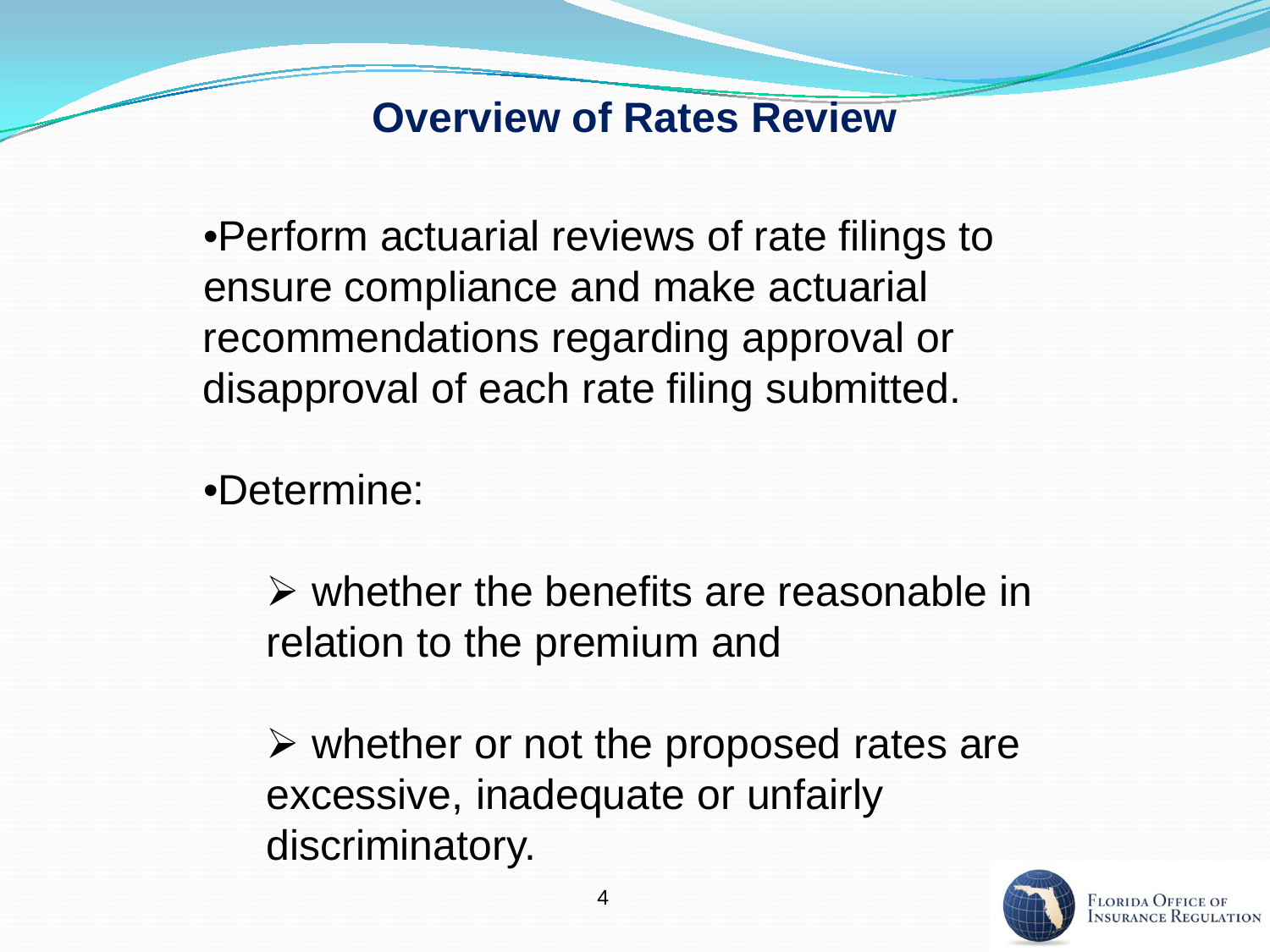#### **Types of Insurance**

**Life (Both Group and Individual)**

•**Term Life** •**Whole Life** •**Variable Life** •**Endowment Life** •**Annuities** •**Credit Life** •**Credit Disability** •**Viatical Settlements**

**Health (Both Group and Individual)**

•**Major Medical**  •**Accident and Sickness** •**Disability** •**Specified Disease** •**Long-Term Care** •**Medicare Supplement** •**CCRCs** •**Pre-Paid**  •**HMO** •**Discount Medical Plan** •**Small Group Advertisement**

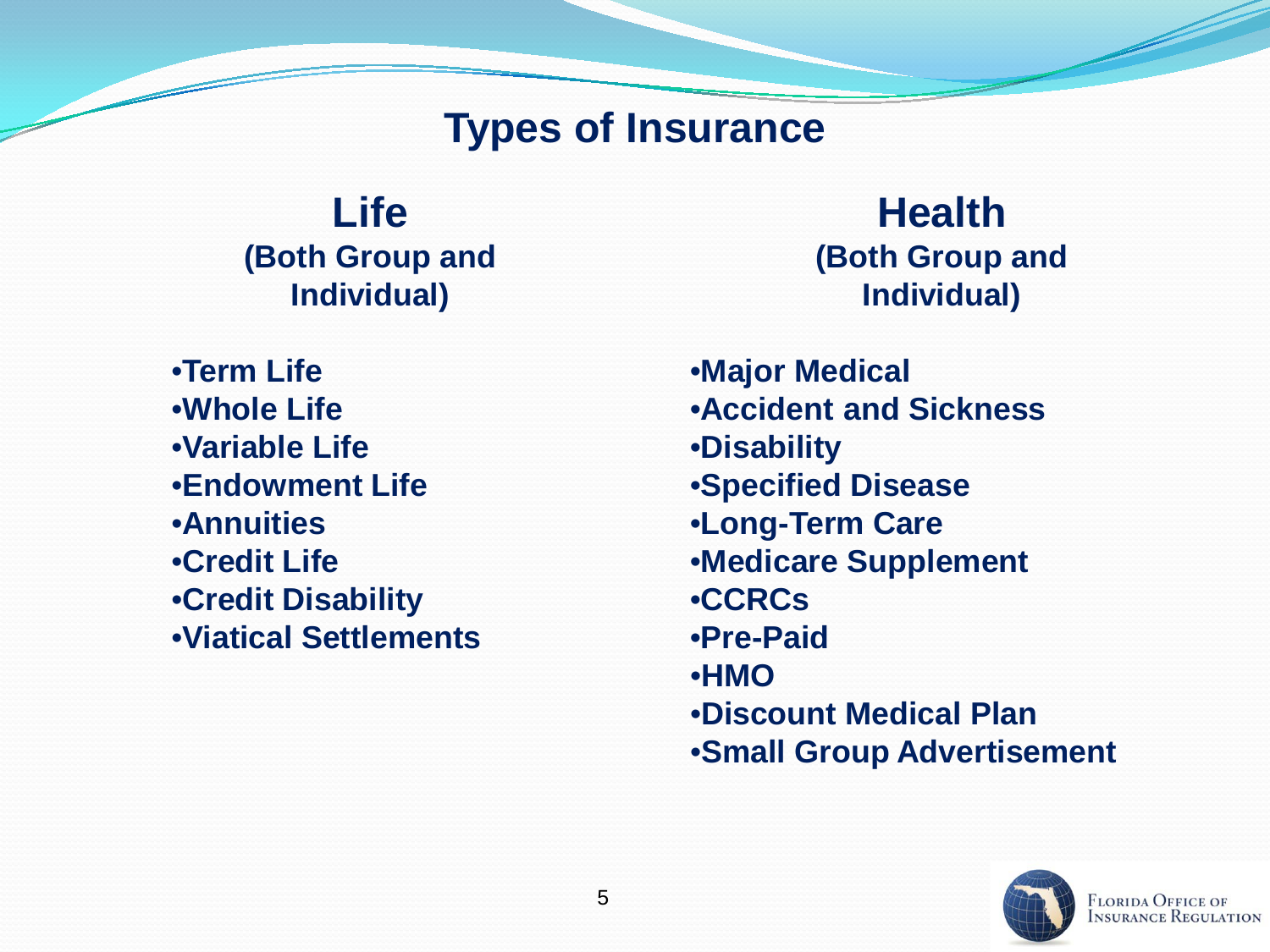## **Marketplace Overview**

Life & Annuity Writers in Florida Premium for Calendar Year 2011 (Premium in millions)

| 1. MetLife Investors USA              | \$2,112 |
|---------------------------------------|---------|
| 2. Pruco Life                         | \$1,558 |
| <b>3. Lincoln National Life</b>       | \$1,446 |
| 4. Jackson National Life              | \$1,432 |
| <b>5. John Hancock Life</b>           | \$1,202 |
| <b>6. Transamerica Financial Life</b> | \$1,100 |
| <b>7. Nationwide Life</b>             | \$1,044 |
| 8. Metropolitan Life                  | \$ 997  |
| 9. Transamerica Life                  | \$970   |
| 10. Allianz                           | \$942   |
|                                       |         |

6



FLORIDA OFFICE OF<br>Insurance Regulation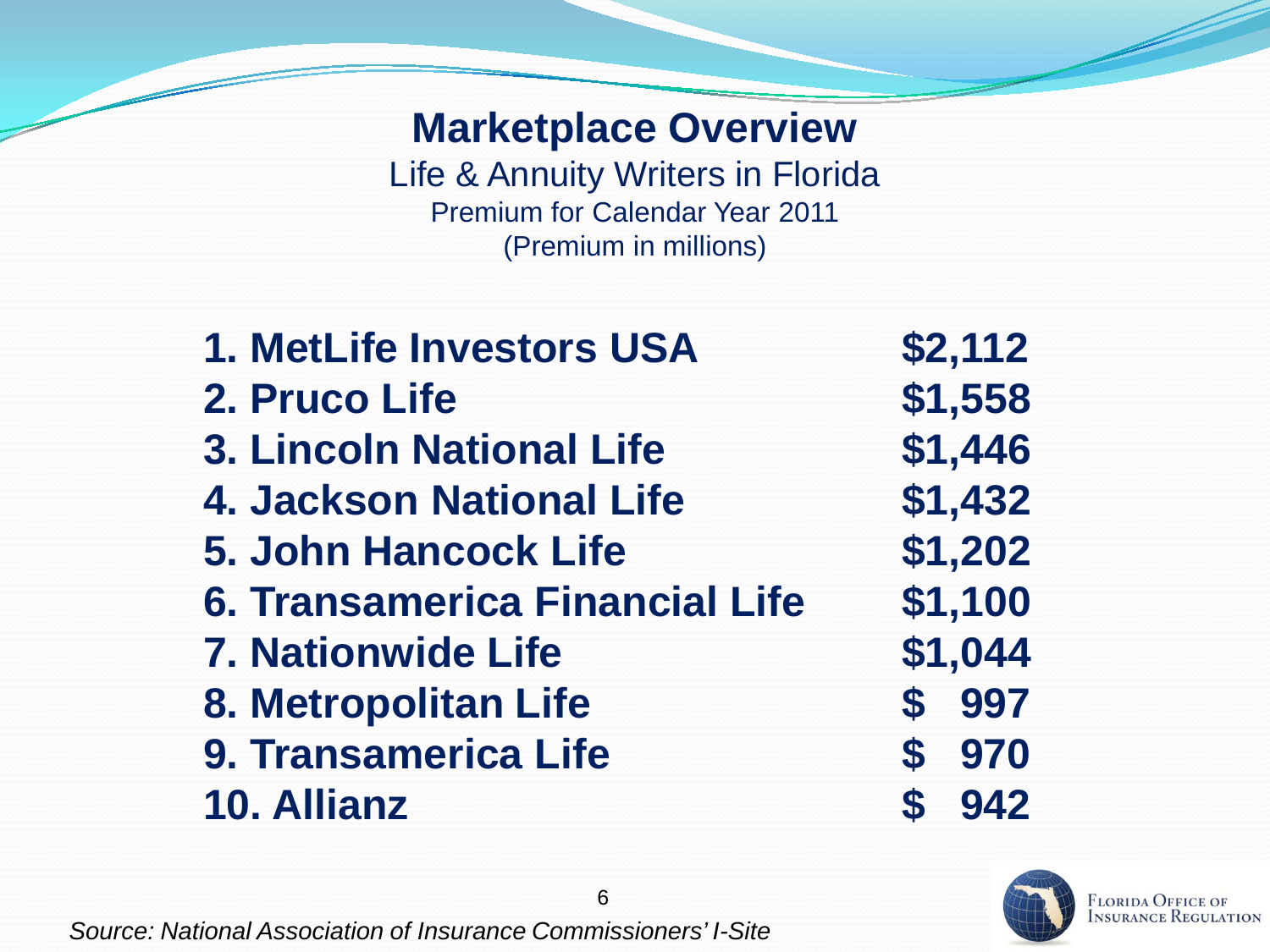#### **Marketplace Overview**

Accident & Health Writers in Florida Premium for Calendar Year 2011 (Premium in millions)

**1. Blue Cross & Blue Shield \$6,126 2. UnitedHealthcare Ins. \$5,090 3. Humana Medical \$4,859 4. Aetna Health Inc. \$1,478 5. AvMed \$1,289 6. UnitedHealthcare of Fla. \$1,288 7. WellCare of Fla. \$1,273 8. CarePlus Health Plans \$1,185 9. Connecticut General Life \$ 869 10. Coventry Health Care \$ 819**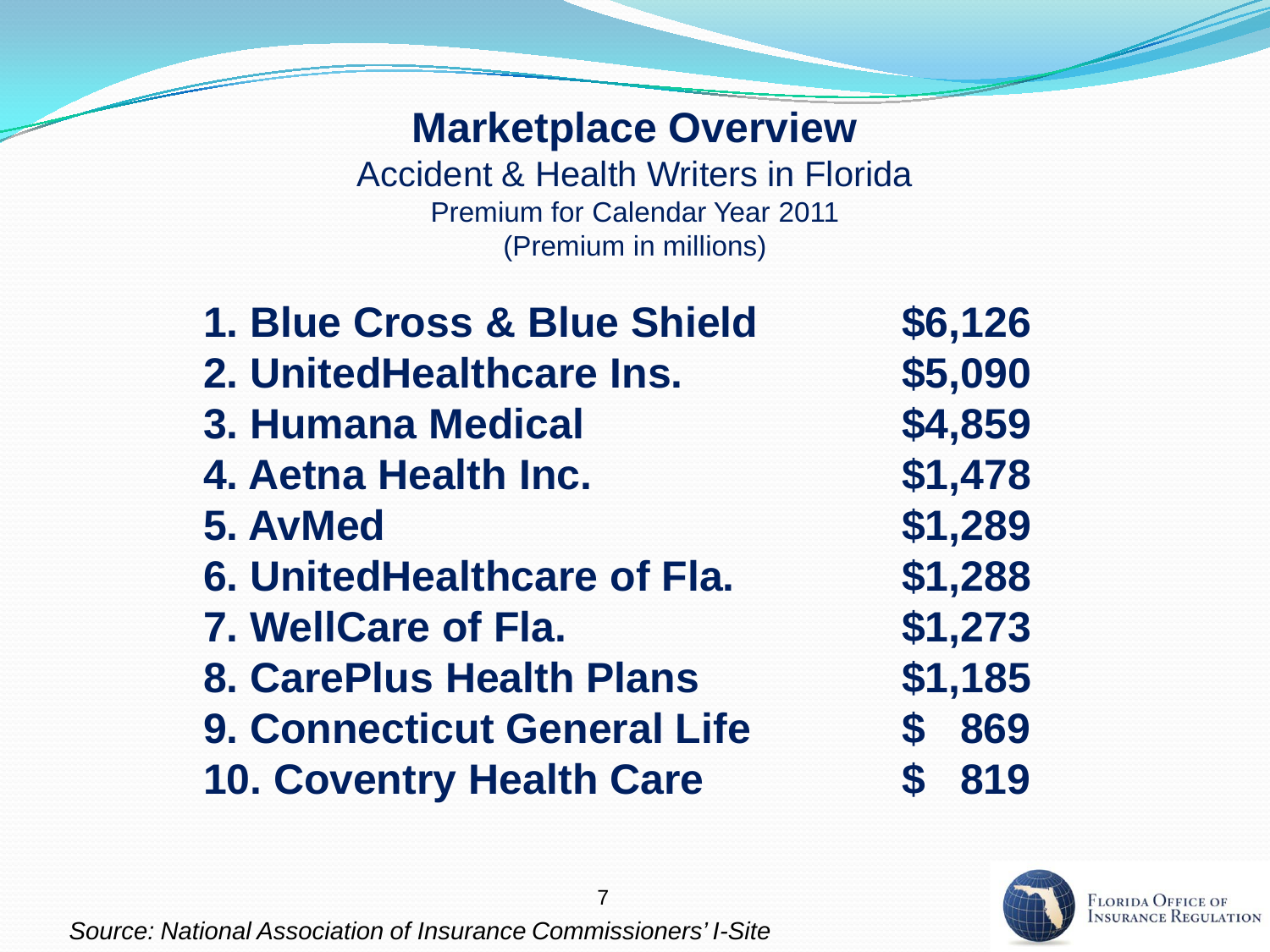# **Forms That are Not Subject to Review**

•Initial Underwriting Health Questionnaires

•Advertisements other than those for long-term care, Medical Supplement, small group and those that contain an application for coverage

# **Rates That are Not Subject to Review**

•Large Group Products

•Out-of-state Large Group Products (other than groups formed for the purposes of providing insurance via trusts)

•Life Insurance

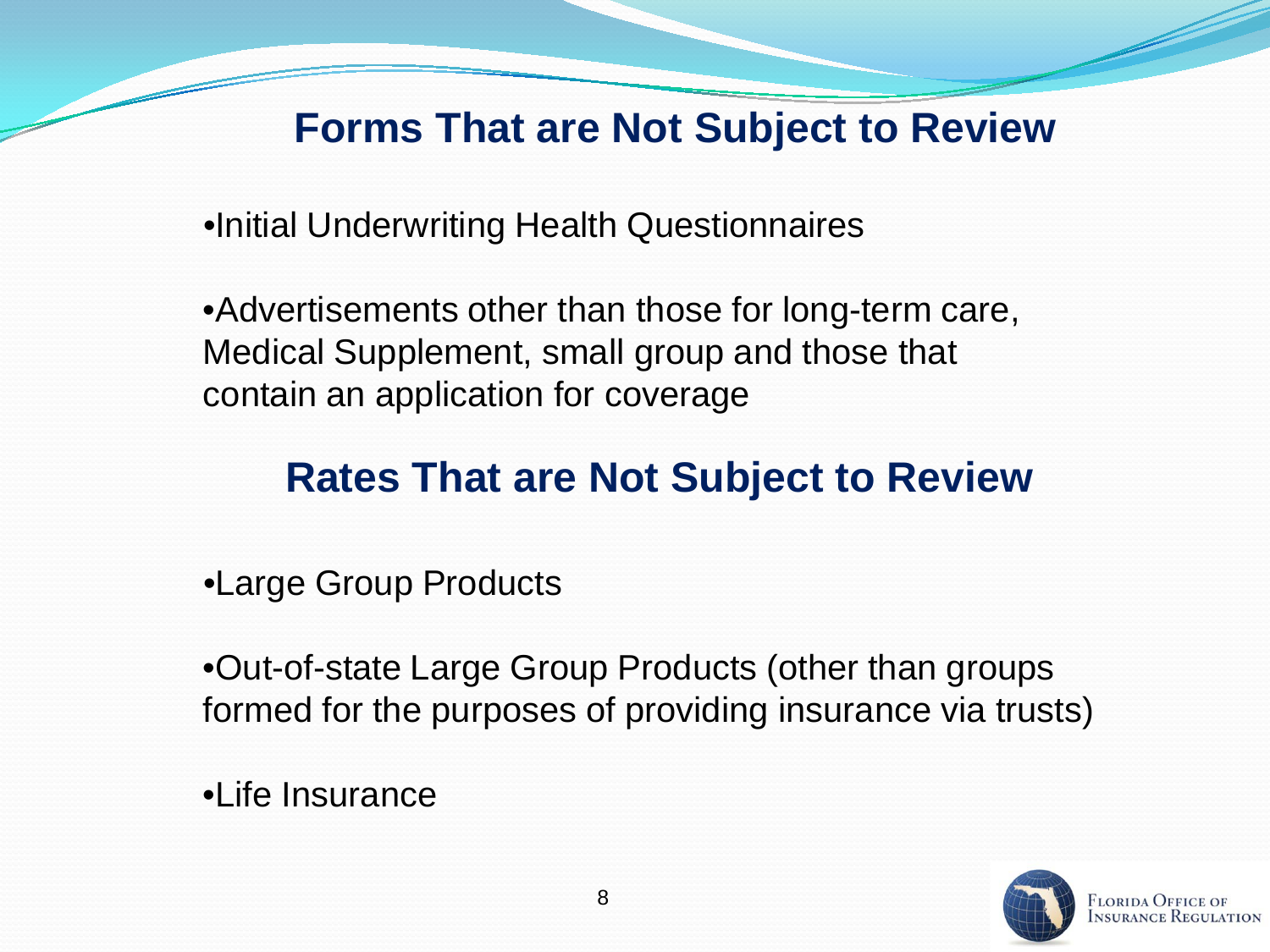### **Overview of Form & Rate Filings**

## **Calendar Year 2012**

Forms and Rates Processed

- •Life and Health Forms: 4,420
- •Life and Health Rates: 1,652
- Total: 6,072

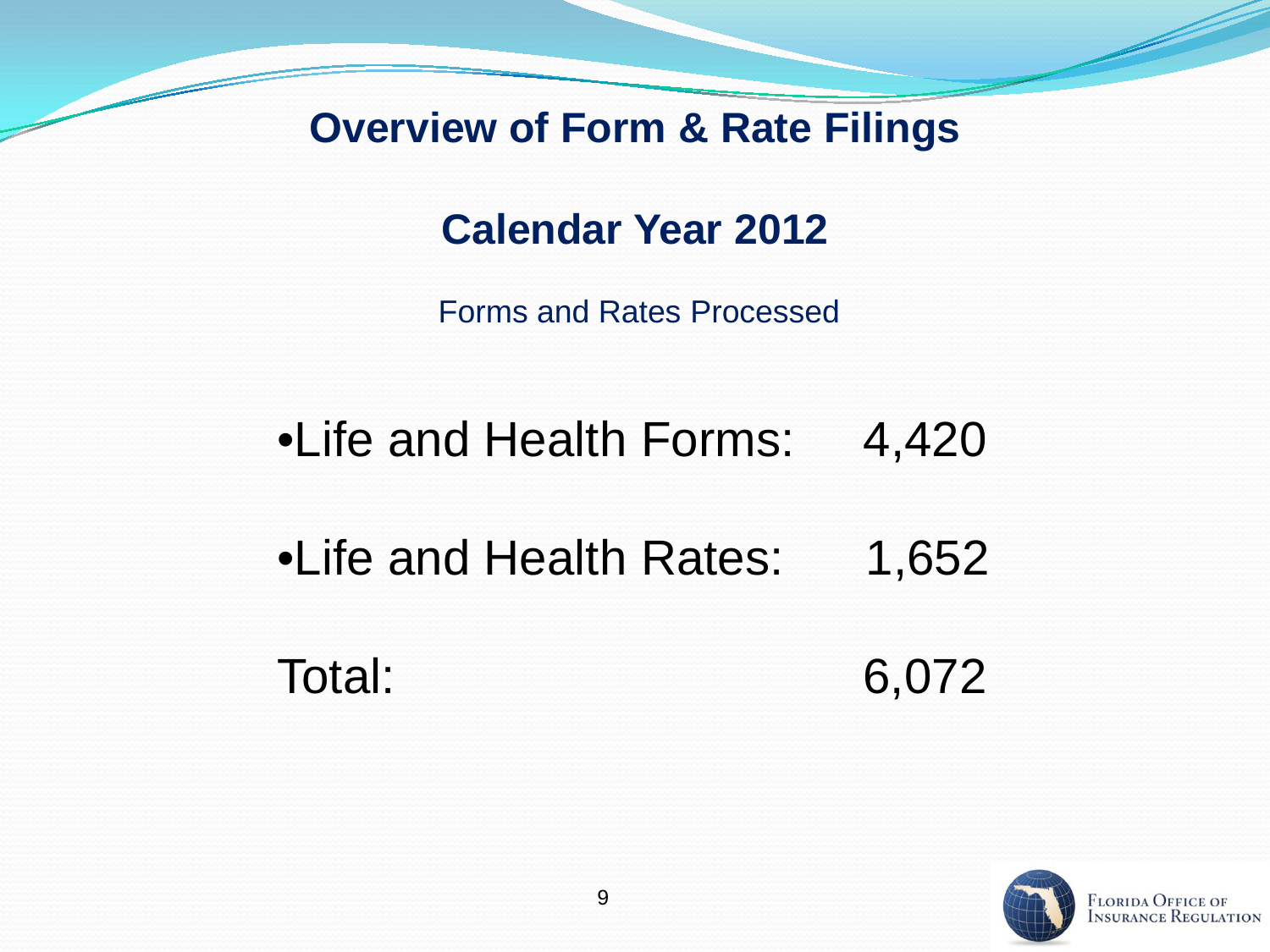

# Total: 22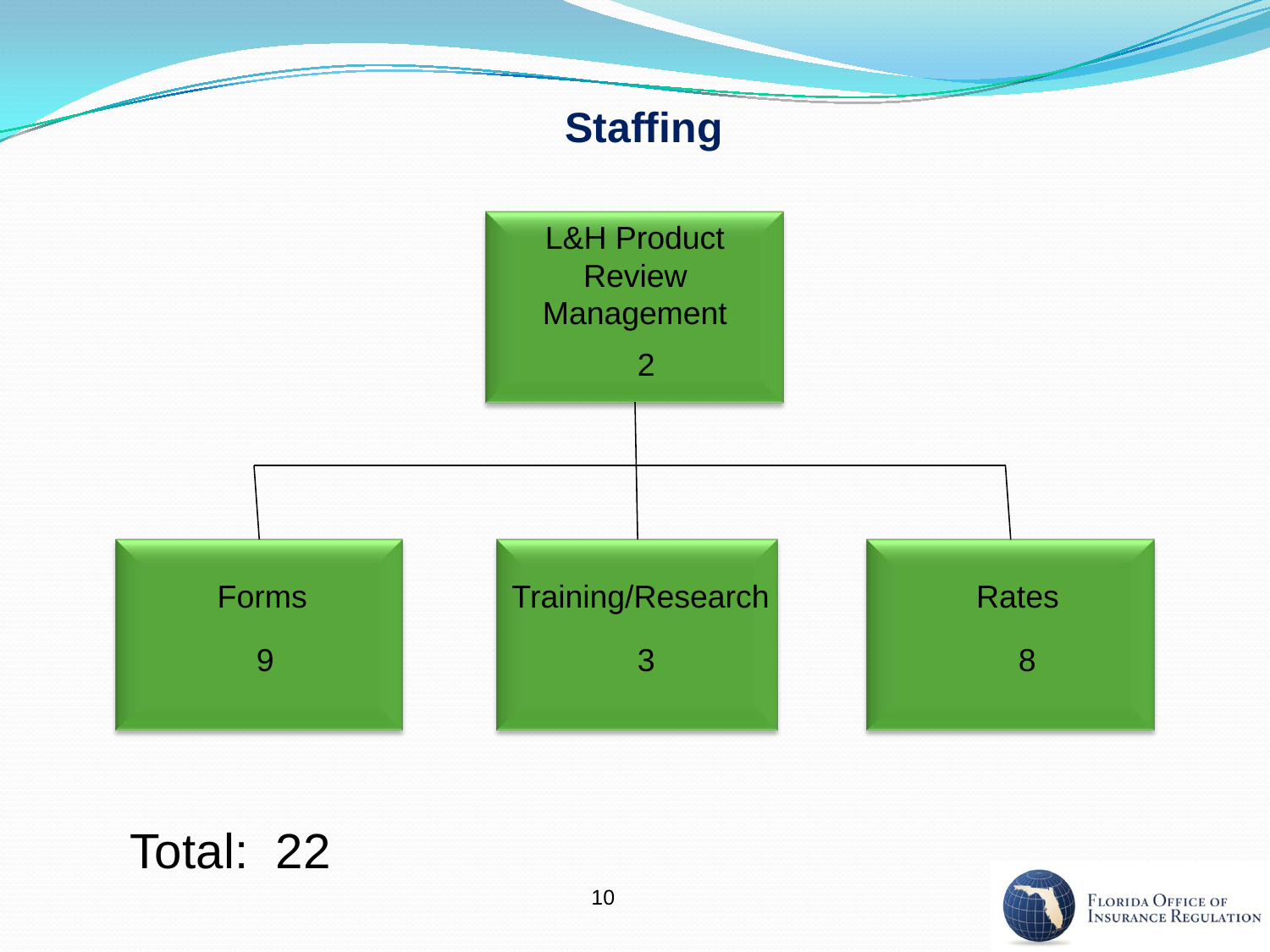## **Overview of the I-File System**

• The I-File system was created to enable companies to submit rate and form filings electronically via the Office's Internet Portal: ([http://www.floir.com/iportal\)](http://www.floir.com/iportal).

•I-File has increased the speed at which new products or rates are brought to the market.

•The Electronic Data Management System (EDMS) was created to provide a workflow process for business unit staff to perform form and rate reviews.